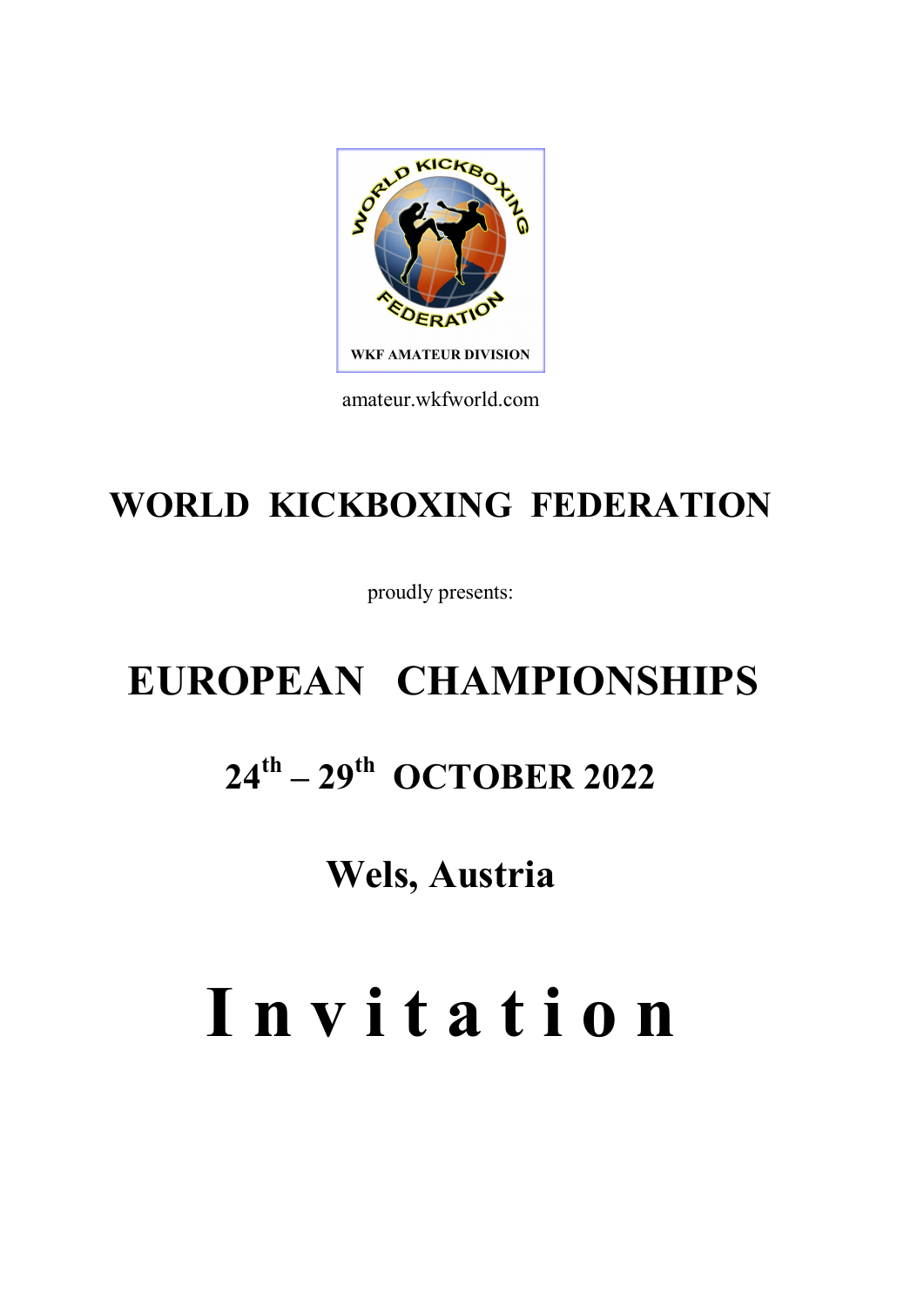#### Promoter:

#### Mrs. Tanja HELML in association with WKF AUSTRIA

| eurowels2022@gmail.com               |                     |
|--------------------------------------|---------------------|
| $+4366499917358$ and whatsapp German |                     |
| $+4368120525638$ English             |                     |
| events.wkfworld.com                  | europe.wkfworld.com |
| www.wkfworld.com                     | office@wkfworld.com |
|                                      |                     |

#### Venue :

Sporthall address: Sporthauptschule 3, Handel-Mazzetti Str. 5, 4600 Wels

Web site: https://www.sms-wels.at/

#### weigh-in, registration check and medical examination:

Monday, October 24<sup>th</sup>, 2022, 10 am – 5 pm will take place in our main **Hotel** 

please be on time, no exception !!!

for further requests like entry Visa and Airport shuttle contact the promoter Mrs. Tanja HELML by mail: eurowels2022@gmail.com

#### Pre-registration

All teams must pre-register ONLINE themselves online, www.wkf-registration.com. On request by mail to **supervisor@wkfworld.com** all our presidents will get USERNAME and PASSWORD. In order to pre-register, country representatives must report to the promoter a complete country registration team list for FORMS and FIGHTING. Officials and all referees must pre-register as well!

#### For any 25 competitors each country must bring licensed WKF referee or pay deposit 250 Euro!

Send complete registration list before October 7<sup>th</sup> 2022, and pay the starting fee in advance to:

#### WKF AUSTRIA Bank account Details:

| <b>Bank:</b><br><b>Beneficiary:</b> | OBERBANK<br>WKF AUSTRIA  |                      |
|-------------------------------------|--------------------------|----------------------|
| <b>IBAN:</b>                        | AT91 1500 0009 7114 8408 | <b>BIC: OBKLAT2L</b> |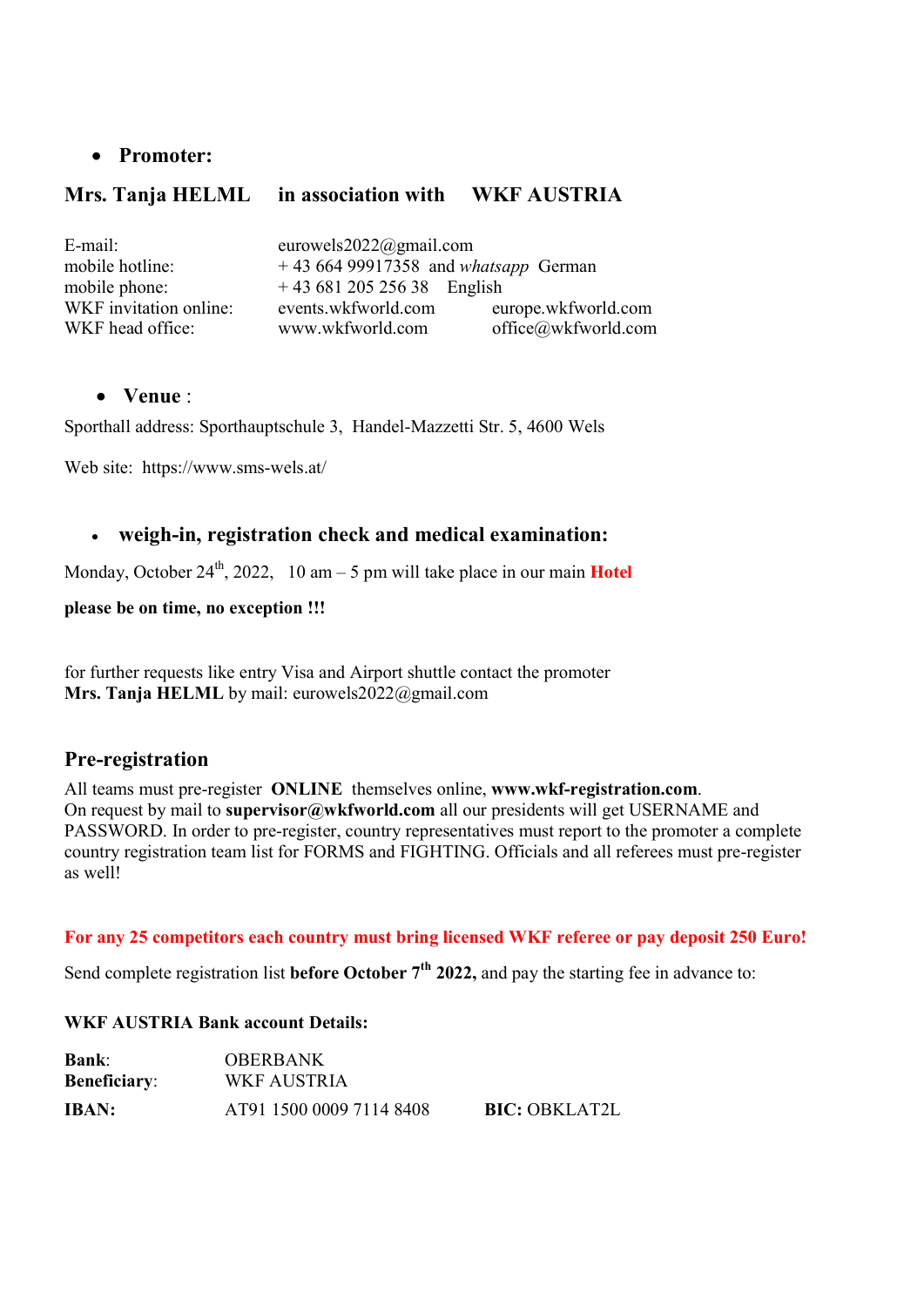| <b>Just in case</b> of pre-paying before October $7th$ first start: | 50 $\epsilon$ uro  | each additional start: $35 \text{ } \infty$ |
|---------------------------------------------------------------------|--------------------|---------------------------------------------|
| in cash during weigh-in Monday in the sport hall:                   | 70 €uro            | each additional start: $50 \text{ furo}$    |
| Semi contact/point fighting team Male:                              | 150 $\epsilon$ uro |                                             |
| Semi contact teams Female, Kids & Juniors:                          | $100 \text{ Euro}$ |                                             |

#### WKF European Congress

WKF is hosting the European congress on Tuesday, October  $25<sup>th</sup>$  at 2pm and take place in our main Hotel. Please come proper dressed in dark Blazer and tie, per country just two people only. Only full member countries have the right to vote and to be elected. All European country WKF presidents are expected to the congress and invited afterwards for dinner.

#### Admission

two participants in every weight category/discipline per country, everybody must show passport / ID and compulsory official WKF fighter license book. Participants without medical examination or older than 12 month will have compulsory to undergo an examination and will be charged standard fee 35  $\epsilon$ uro (*except forms*). Competitors under the age of 18 Years must proof parental permission to participate!

#### Accommodation & Hotels:

Every registered WKF president gets on request the Hotel offers for reasonable prices. Every Year WKF head office recommends a list of hotels with fair rates. Please select your team hotel from this Hotel list only.

All countries must book compulsory their hotel with the promoter incoming agency. Our WKF hotel list is ready to down load on events.wkfworld.com.

Only the official main 4\* Hotel, where registration, congress and all seminars take place, must be booked solely with our WKF office.

If your team want a transfer airport to Hotel,you must send your request by mail to: eurowels2022@gmail.com

Airport, flight number, arriving time, how many people arrive and in which Hotel your team stay!

If you would need airport transfer for your team to Hotel, or if you want daily ground transportation for minimum 8 people Hotel to venue round-trip, ask for rates!

Last day of booking and money payment for transfer is SEPTEMBER 23rd, 2022.

When the payment has arrived on the promoters account, your reservation will be confirmed.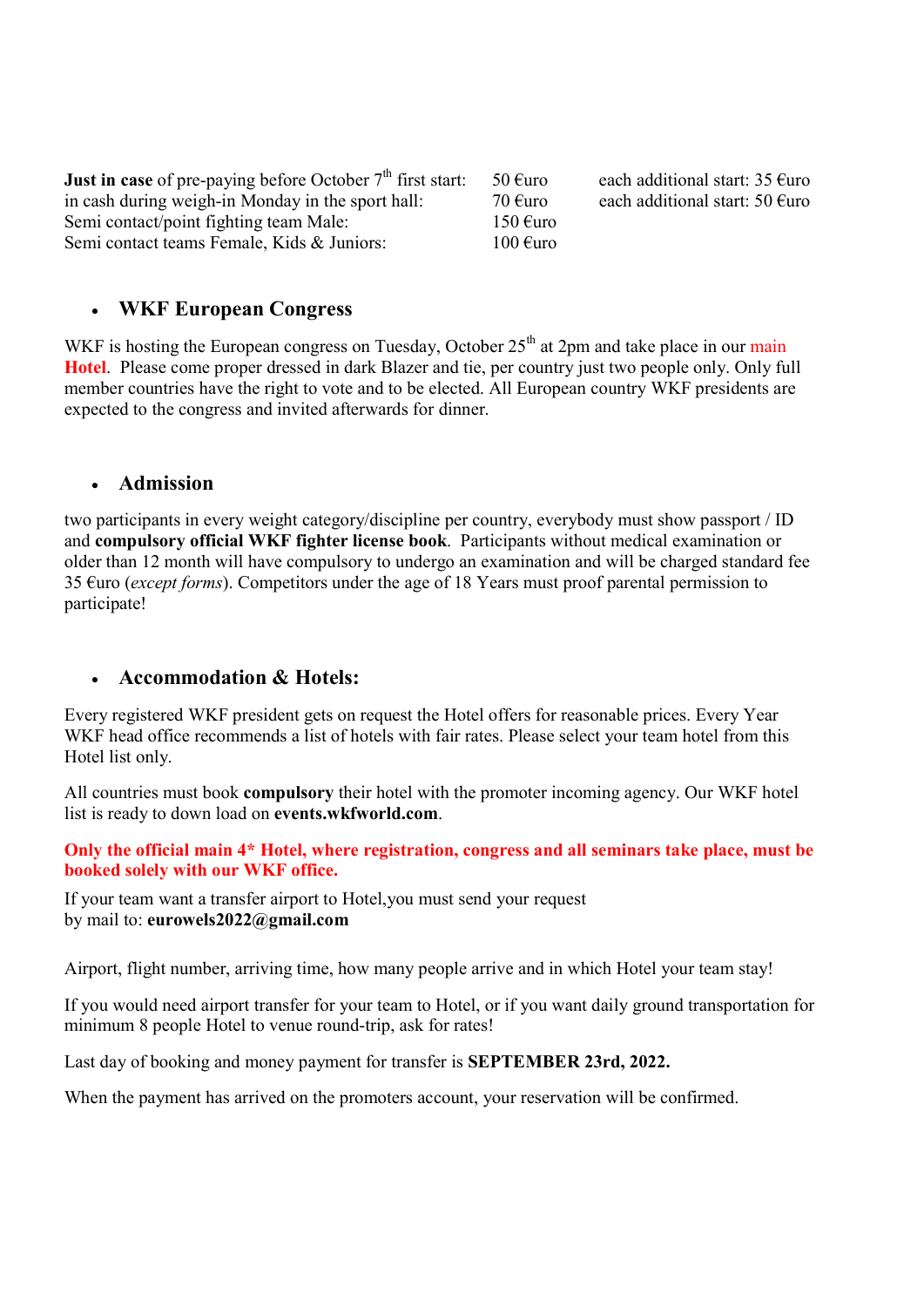|                              |                                | presentation of teams & registration, WKF license check, |
|------------------------------|--------------------------------|----------------------------------------------------------|
| Monday                       | $10:00 - 17:00$                | weigh-in, medical examination, starting fees             |
| October 24th                 | $10 \text{ am} - 5 \text{ pm}$ | <b>ATTENTION – Please be fair</b>                        |
| 2022                         |                                | we close at 5pm PUNCTUALLY !!!                           |
|                              | $09:00 - 11:00$                | Head referee Mr. Rene REINHART / AUSTRIA                 |
| Tuesday<br>October 25th 2022 | $9$ am $-11$ am                | Referees and rules meeting,                              |
|                              |                                | for referees only, election of 25 referees               |
|                              | $09:00 - 12:00$                | team Coaches meeting                                     |
| Tuesday                      | $9$ am $-12$ pm                | one national Coach per country is welcome                |
|                              |                                | <b>European congress</b>                                 |
| Tuesday                      | $14:00 - 18:00$                | please attend with dark Blazer and tie                   |
|                              | $2 \text{ pm} - 6 \text{ pm}$  | following welcome dinner for presidents only             |
|                              |                                | Grand opening ceremony                                   |
|                              |                                |                                                          |
| Wednesday                    | $09:00 - 17:00$                | <b>European Championships 2022</b>                       |
| October 26th 2022            | $9$ am $-5$ pm                 | fights according schedule and floor plan                 |
|                              |                                | awarding ceremonies                                      |
| Thursday                     | $09:00 - 17:00$                | fights according schedule and floor plan                 |
| October 27th 2022            | $9 \text{ am} - 5 \text{ pm}$  | awarding ceremonies                                      |
| Friday                       | $09:00 - 17:00$                | fights according schedule and floor plan                 |
| October 28th 2022            | $9 \text{ am} - 5 \text{ pm}$  | awarding ceremonies                                      |
| Saturday                     | $09:00 - 12:00$                | outstanding finals and awarding ceremonies               |
| October 29th 2022            | $9$ am $-12$ pm                | (subject to change)                                      |
|                              |                                | <b>NIGHT OF CHAMPIONS</b>                                |
| Saturday                     | $16:00 - 21:00$                | Finals and awarding ceremonies,                          |
|                              | $4 \text{ pm} - 9 \text{ pm}$  | Show and pro title fights                                |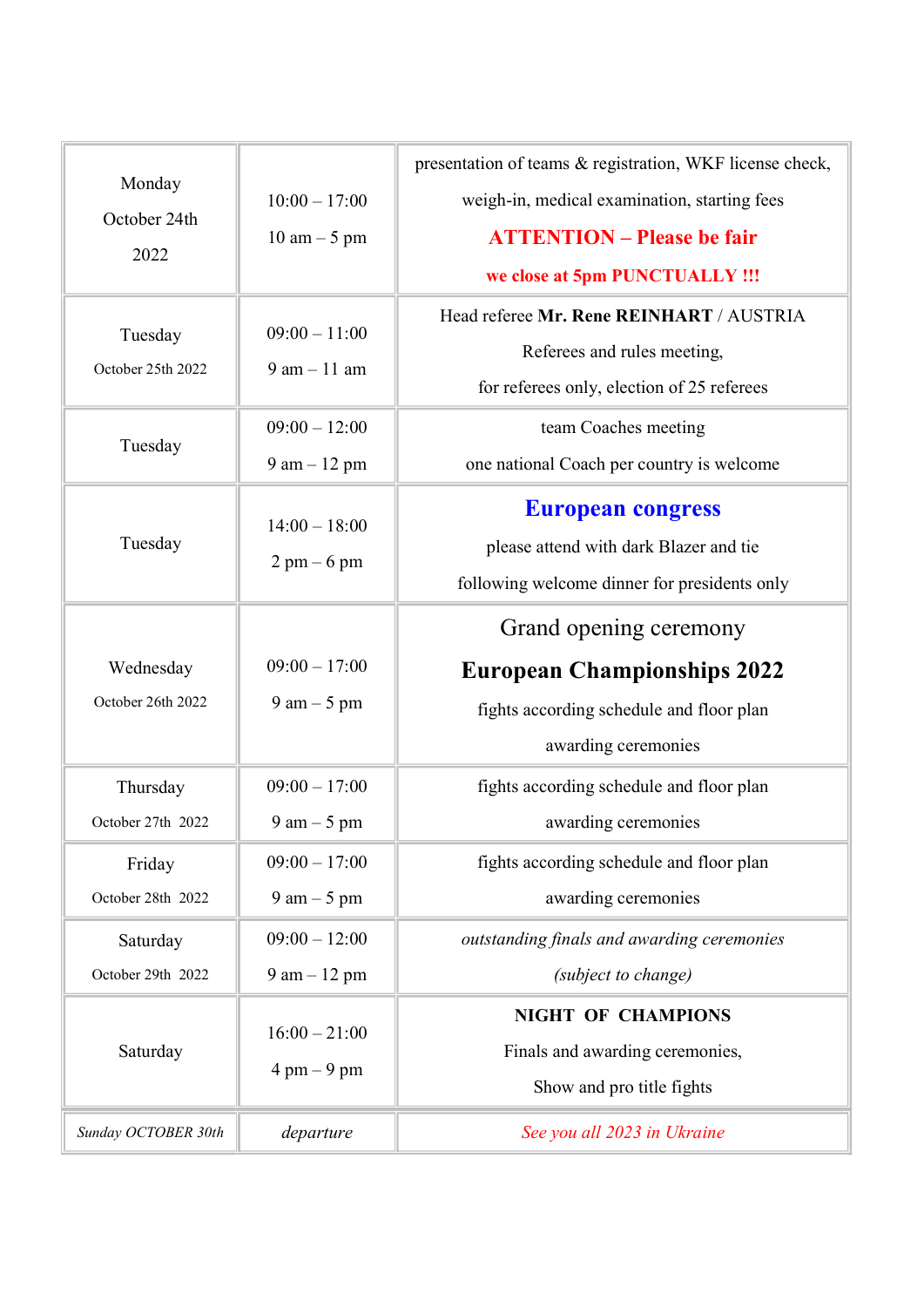#### Age categories

Kids: SCT, LCT – Semi contact/point fighting, Light contact under 13 years Juniors: SCT, LCT, KLT – Semi contact /points, Light contact, Kick light from 13 to 18 years Adults: SCT, LCT, KLT, FCT, LOW, K-1, TBX, from 16 to 35 years Semi contact / Light contact / Kick light / full contact / low kick / K-1 rules / Thai boxing Veterans : SCT, LCT, KLT over 35 years men and women Masters : SCT, LCT, KLT over 40 years plus men only

#### Official WKF rules apply

WKF head office got already many requests from international referees who want to participate in the European Championships in Austria

All WKF referees who want to be in duty must attend the short seminar on Tuesday 9am!

Please understand, without valid international WKF license is no way to be a well dressed official, judge, referee or supervisor.

If you not have attended the last World Referee Seminars in Buenos Aires 2018, Baia Mare 2019 or Cairo 2021you must attend next World referee Seminar 2022 in Wels, October 21<sup>st</sup> to 23<sup>rd</sup> in the main Hotel.

It's only allowed to enter one weight division in each category!

Semi contact / Light contact for kids U 13 plus Kick light for juniors 13-18 fight 2 round x 2 min. pre-selection and 2 rounds x 2 min. finals

Semi contact, Light contact and Kick light for adults, fight 2 rounds x 2 min. pre-selection and 3 rounds x 2 min. finals

Full, Low, K-1 and Thai boxing, all fights 3 rounds x 2 min. pre-selection and finals

MMA fight in cage and ring, 3 rounds x 3 min. pre-selection and finals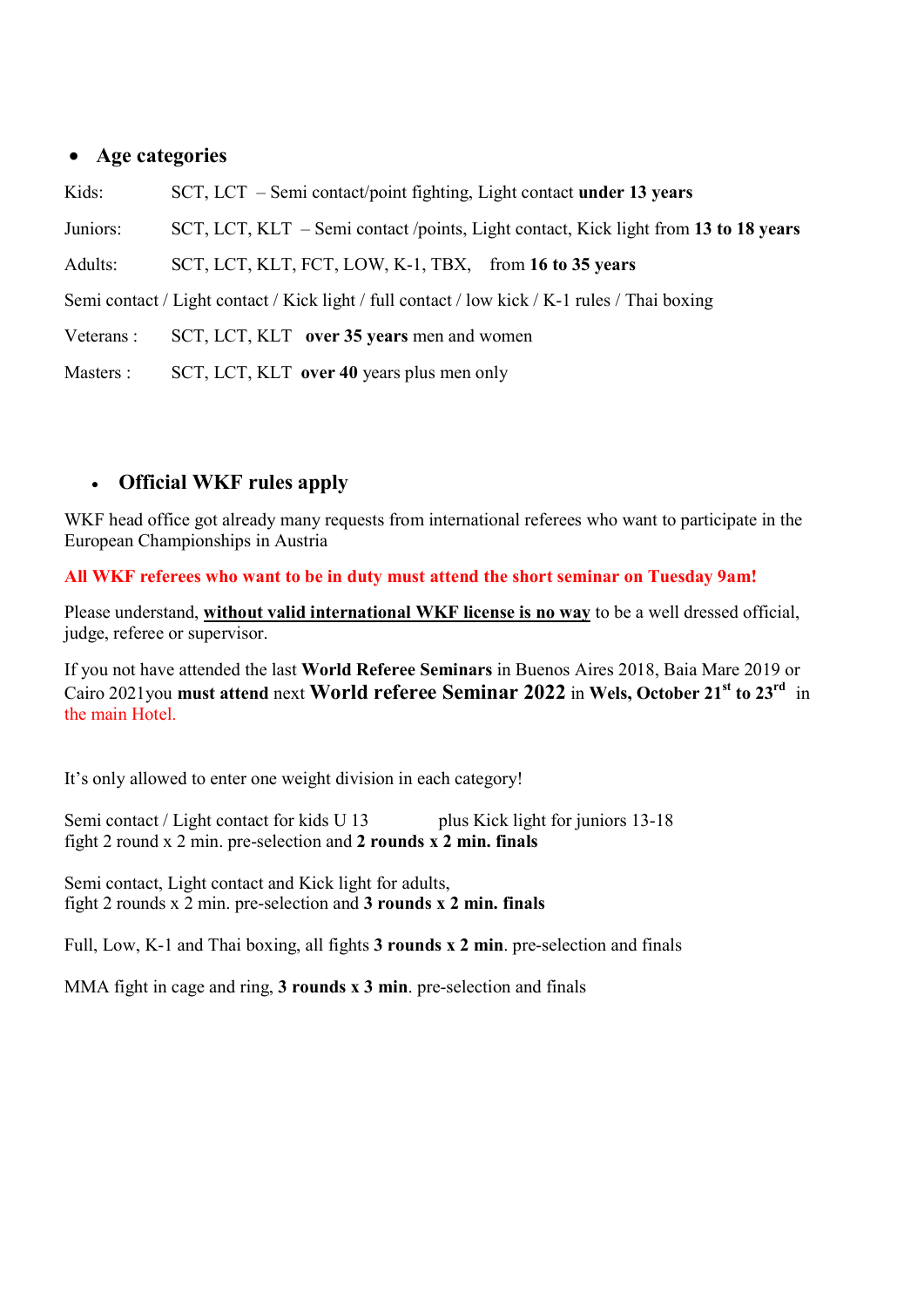### Weight categories in Kg

| Name of                                                          | All        | All                                      | <b>Kids Girls</b> | <b>Kids Boys</b> | <b>Junior girls</b> | <b>Junior Boys</b> | <b>MMA</b>   | <b>MMA</b> |
|------------------------------------------------------------------|------------|------------------------------------------|-------------------|------------------|---------------------|--------------------|--------------|------------|
| weight Category                                                  | <b>Men</b> | <b>Women</b>                             | $8 - 13$          | $8 - 13$         | $13 - 18$           | $13 - 18$          | <b>Women</b> | <b>Men</b> |
| <b>Bantam Weight</b>                                             | $-54$      | $-50$                                    |                   |                  |                     |                    |              |            |
| <b>Feather Weight</b>                                            | $-57$      | $-54$                                    | $-25$             | $-25$            |                     | $-51$              |              |            |
| <b>Light Weight</b>                                              | $-60$      | $-57$                                    | $-30$             | $-30$            | $-40$               | $-54$              | 55           | 65         |
| <b>Light Welter Weight</b>                                       | $-63,5$    | $-60$                                    | $-35$             | $-35$            |                     | $-57$              |              |            |
| <b>Welter Weight</b>                                             | $-67$      | $-63$                                    | $-40$             | $-40$            | $-45$               | $-60$              | 60           | 70         |
| <b>Light Middle Weight</b>                                       | $-71$      |                                          | $-45$             | $-45$            | $-51$               | $-63.5$            |              | 75         |
| <b>Middle Weight</b>                                             | $-75$      | $-66$                                    | $+45$             | $+45$            | $-55$               | $-67$              | 65           | 80         |
| <b>Light Heavy Weight</b>                                        | $-81$      |                                          |                   |                  | $-59$               | $-71$              | 70           | 85         |
| <b>Cruiser Weight</b>                                            | $-86$      |                                          |                   |                  | $-63$               | $-75$              |              | 90         |
| <b>Heavy Weight</b>                                              | $-91$      | $+66$                                    |                   |                  | $+63$               | $-81$              | $+70$        | $-100$     |
| <b>Super Heavy Weight</b>                                        | $+91$      |                                          |                   |                  |                     | $+81$              |              | $+100$     |
| Veterans women + 35 $\vert$ - 63 Kg $\vert$<br>Veterans men + 35 |            | $+63$ Kg<br>$-70$ Kg $ -80$ Kg $ +80$ Kg |                   |                  |                     |                    |              |            |

#### Team fight Semi contact

3 girls team / 5 boys team / 3 women team / 5 men team

Compulsory equipment: according the WKF amateur rule book

#### • Forms divisions:

Follow the exactly time limit and dress code, read all rule books for forms to avoid any misunderstandings!

| Forms Veterans traditional – Japanese, Korean and Wushu        |
|----------------------------------------------------------------|
| Forms Veterans traditional weapon – Japanese, Korean and Wushu |
|                                                                |
|                                                                |
|                                                                |